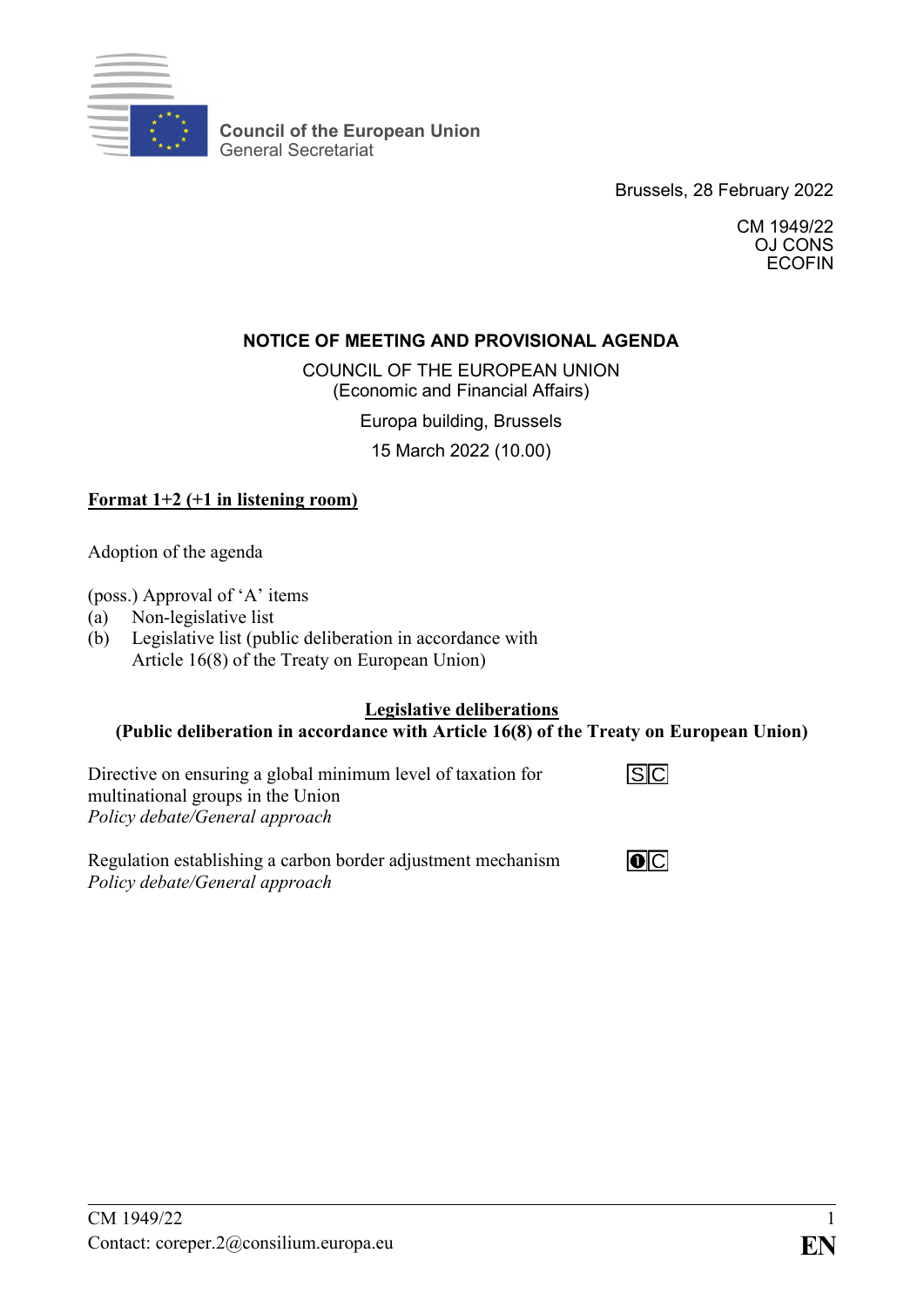#### **Non-legislative activities**

EU budget: Recommendation on the discharge to be given to the Commission in respect of the implementation of the budget for 2020 *Adoption* (\*)

EU budget: Conclusions on the budget guidelines for 2023 *Approval*

(poss.) Economic recovery

- (a) State of play regarding the implementation of the Recovery and Resilience Facility (RRF) *Exchange of views*
- (b) Council Implementing Decisions *Adoption*

 $\overline{\mathbb{C}}$ (\*)

Economic governance review *Presentation by the Commission Exchange of views*

(poss.) Follow-up to the meeting of G20 finance ministers and central bank governors *Information from the Presidency and the Commission Exchange of views*

(poss.) Conclusions on export credit *Approval*

(poss.) VAT: Conclusions on the implementation of the e-commerce package *Approval*

Any other business (poss.) Status of the implementation of financial services legislation *Information from the Commission*

o

o o